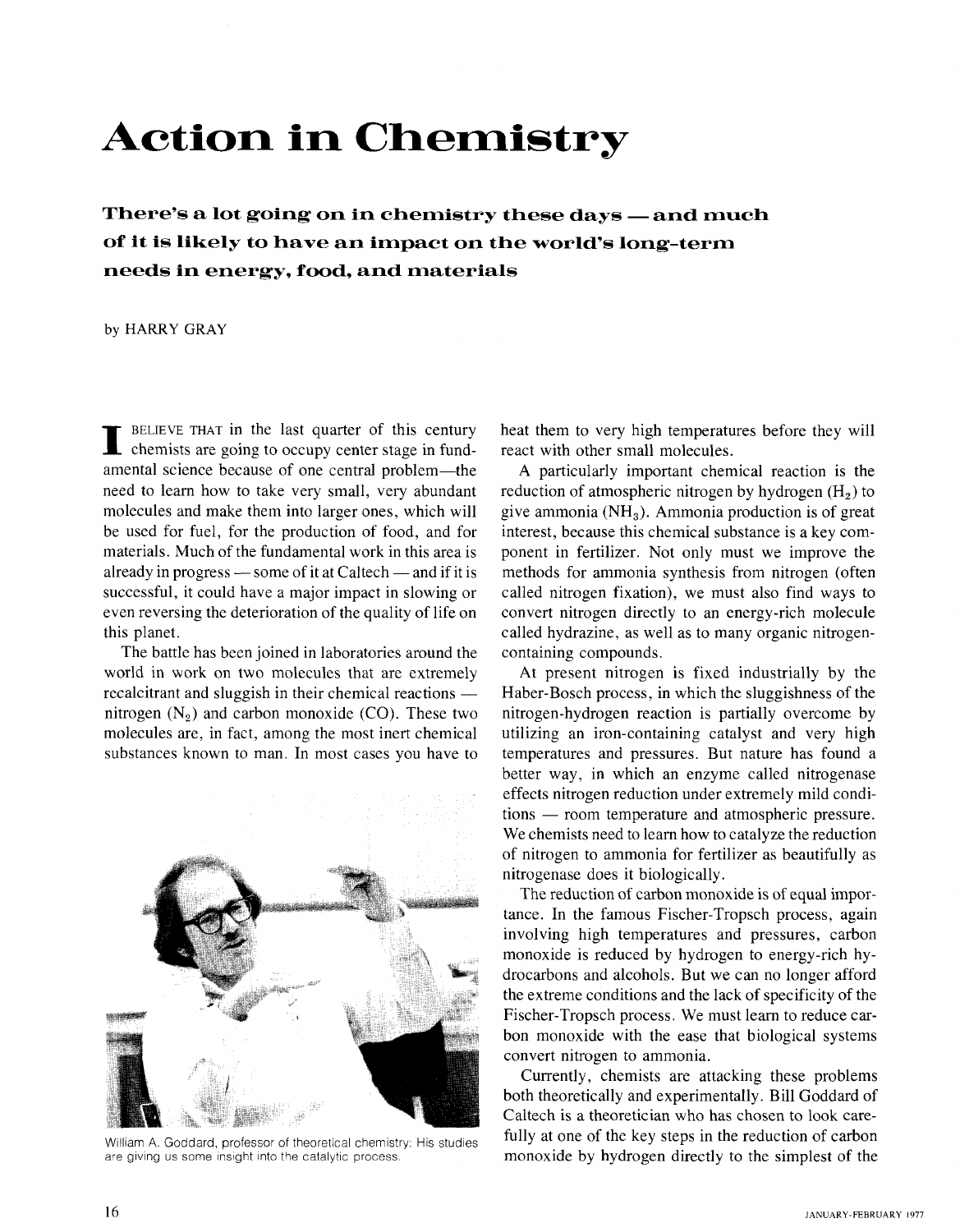energy-rich hydrocarbons, methane  $(CH<sub>4</sub>)$ . This reaction is known to be catalyzed very effectively by metallic nickel; or, to put it another way, the catalysis occurs at a surface comprised of nickel atoms. Goddard is calculating the energies of all the molecular species that could be involved as carbon monoxide and hydrogen come together on a nickel atom surface. He is using could be involved as carbon monoxide and nydrogen<br>come together on a nickel atom surface. He is using<br>sophisticated chemical theory — and a large computer sophisticated chemical theory — and a large computer<br>— to see which molecular species are reasonable and which are unreasonable, thereby giving us some insight into the catalytic process. As a result, eventually we may be able to design much better catalysts for the conversion.

Goddard has already shown quite convincingly that one of the old thoughts in this field  $-$  that carbon monoxide sits on the metallic nickel surface while one atom of hydrogen adds to the oxygen and one to the monoxide sits on the metallic nickel surface while one<br>atom of hydrogen adds to the oxygen and one to the<br>carbon — is a terribly unfavorable way to get to methane. It is so unfavorable energetically that there is no chance of it being the pathway that this system chooses in proceeding from reactants to products. Goddard's calculations show equally convincingly that what probably happens is that one atom of hydrogen adds to the carbon of the carbon monoxide and one to the nickel surface, giving both a CHO group and a hydrogen bound to nickel atoms (above right). From this point it is quite favorable for the system to continue on to methane.

On the experimental side there has been considerable progress, particularly in nitrogen fixation. Some of the



Bill Goddard's predicted pathway for the first step in the catalytic reduction of carbon monoxide  $(C=O)$  on a nickel atom surface (0000) by hydrogen  $(H-H)$  involves the addition of one H atom to the carbon, and the second one to the nickel.

most exciting recent work has been done here at Caltech, as well as in England and in the Soviet Union. I've picked two examples to illustrate the progress that has been made. First, there's the work in Sussex, England, by Joseph Chatt's group. Chatt and his co-workers have been made. First, there s the work in Sussex, England,<br>by Joseph Chatt's group. Chatt and his co-workers have<br>been able to synthesize ammonia — under quite mild by Joseph Chatt s group. Chatt and his co-workers have<br>been able to synthesize ammonia — under quite mild<br>conditions — by simply adding acid to a compound in which atmospheric nitrogen is bound to atomic tungsten. Unfortunately, the reaction is not catalytic (that is, the atomic tungsten reagent is "used up" when one molecule of ammonia is made). But the fact that this reaction takes place at all under very mild conditions suggests strongly that we chemists should be able to design a catalytic nitrogen-reduction system that is just as good or better than the biological process.

Here at Caltech, John Bercaw and Juan Manriquez have prepared a zirconium compound that contains



Juan Manriquez, graduate student, and John Bercaw, assistant professor of chemistry: Their nitrogen-reduction system is a fundamental breakthrough in this field.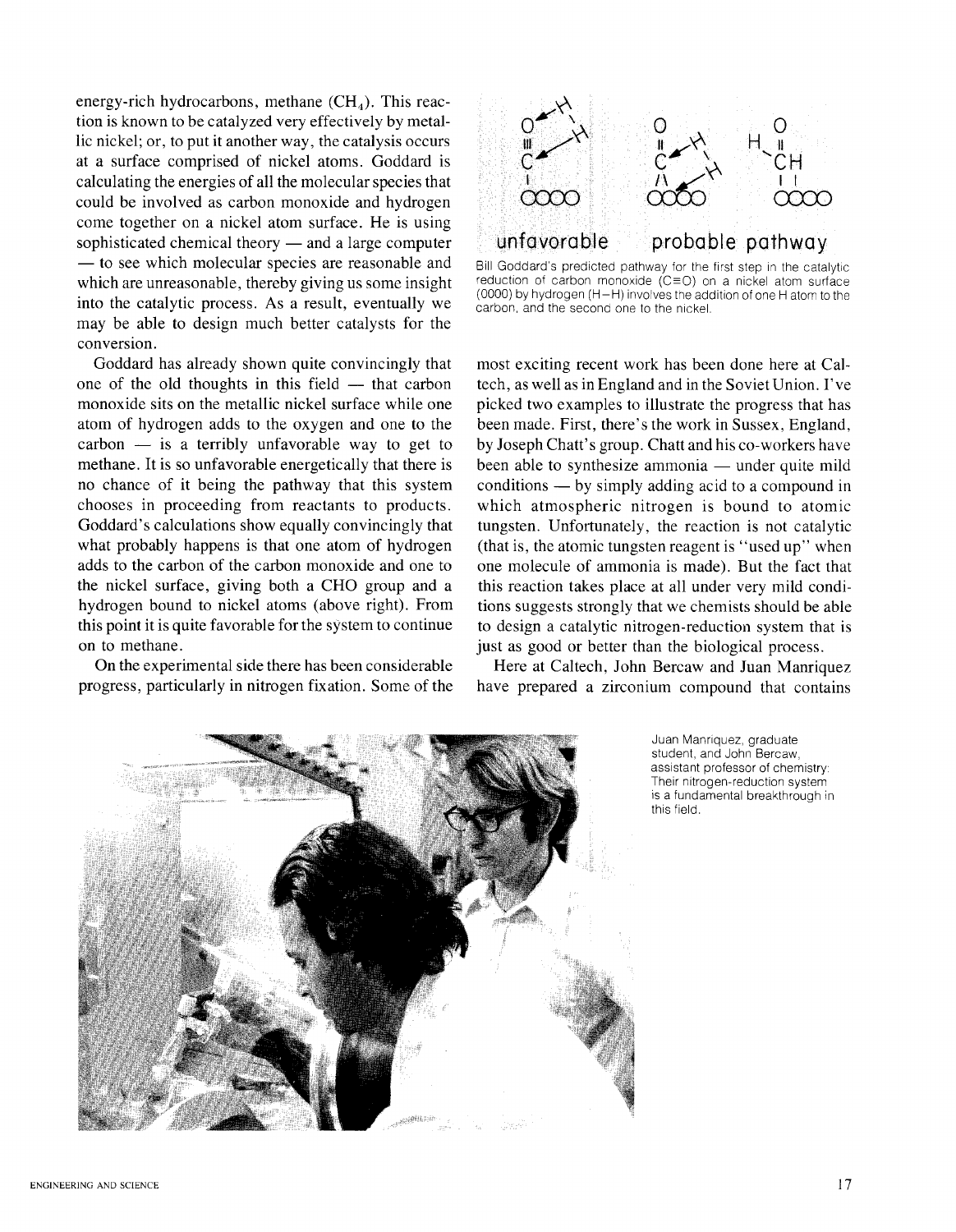

Fred Anson, professor of chemistry, and Robert Gagné, assistant professor: They are tant professor: They are<br>
rying to reduce oxygen<br>
to water — directly.

three nitrogen molecules. This compound, when treated with acid under mild conditions, yields one molecule of hydrazine. Hydrazine is a very important substance. It has many chemical uses, and it is a good fuel. Again, the Bercaw-Manriquez nitrogen-reduction system is not catalytic; but the very demonstration that the reaction can be carried out under mild conditions is a terrific fundamental breakthrough in this field.

Devising better ways to make energy-rich molecules to be used as fuels is just part of the story. We still have much to learn about burning fuel. Strange as it may seem, reducing oxygen (from the air) to water is a major problem. Why do grown men worry about reducing oxygen to water when practically anybody and anything can do it? Why have such prominent men as Michel Boudart, James Collman, and Henry Taube at Stanford; Robert Gagné and Fred Anson at Caltech; and Howard Tennent of Hercules, Inc., banded together to try to figure out how to reduce oxygen to water? Well, nobody can reduce it directly  $-$  that is, reduce it without forming intermediates such as hydrogen peroxide, in an extremely rapid reaction. It's not enough to finally get to water; if you want to burn fuel really efficiently, you need to find out how to deliver four electrons to oxygen to form water in one burst, without being hung up in the usual way with all kinds of intermediates.

Although no chemist in the world has found a way to do a rapid-fire, four-electron reduction of oxygen to water, a few biological systems have, by using enzymes. One of the enzymes my group and I have been working with does the job. It is laccase, a beautiful blue copper-containing enzyme that can be extracted and purified from the Japanese lacquer tree. Each enzyme molecule contains four doubly positively charged copper ions,  $Cu^{2+}$ . When the four  $Cu^{2+}$  ions are reduced to  $Cu<sup>+</sup>$ , the enzyme rapidly reacts with oxygen, giving two water molecules and four  $Cu^{2+}$ ions again (as shown by the formula below).

Not surprisingly, we (and other people) have been trying to figure out exactly how laccase manages to do this amazing trick. Some questions of importance are: How are the four copper ions structured? And which of the four copper ions interacts with the oxygen initially?

If we could answer those questions, we could provide some real help to Fred Anson and his co-workers, who are now struggling to design a catalytic oxygen electrode, which in turn could be used to fabricate an efficient fuel cell. One of the answers may come from study of another copper-containing protein,





Laccase is an enzyme containing four coppers, whose function is to reduce oxygen to water.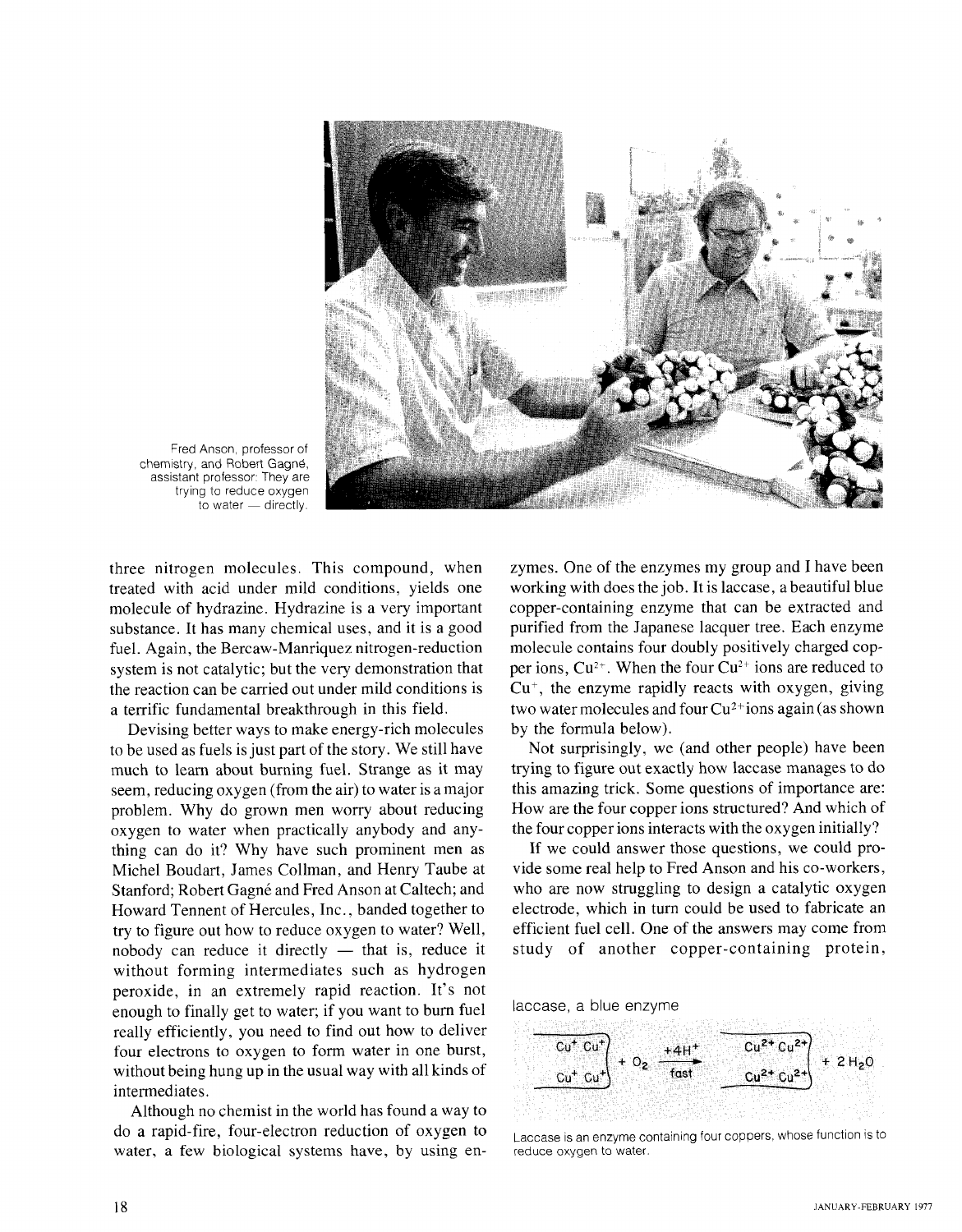

Hemocyanin is a copper-containing protein that picks up and releases atmospheric oxygen (O,).

hemocyanin (above). This is a blue blood protein that is found in octopi, squid, lobsters, and snails, not to mention Caltech trustees! All these creatures have blue copper-protein blood.

What my group and several other groups around the world have found is that in blue blood two  $Cu<sup>+</sup>$  ions are needed to hold each oxygen molecule from the air. These two  $Cu<sup>+</sup>$  ions interact with the oxygen to give some type of complex species involving  $Cu^{2+}$  ions and peroxide  $(O_2^2)$ ; this species is believed to be responsible for the blue color of the copper blood protein. We suspect from the results of these blue blood experiments that two of the four  $Cu<sup>+</sup>$  ions in a reduced sample of laccase are responsible for attaching oxygen in the first quick step. The other two coppers must be close by to shoot additional electrons into the oxygen once it is attached. The key to obtaining more information relating to this hypothesis is an experiment in magnetism.

If two of the  $Cu<sup>+</sup>$  ions in reduced laccase must be near neighbors, it is likely that they are in the normal  $(Cu^{2+})$ form of the enzyme also. Now in molecules in which  $Cu<sup>2+</sup>$  ions are neighbors, the magnetism has a very peculiar, distinctive temperature dependence. If we could measure the magnetism of the laccase enzyme, we could tell you whether or not it possesses two  $Cu^{2+}$ ions that are neighbors. Since this is such a key problem in the overall area of oxygen reduction, we've devoted a good bit of time to its solution. It is by no means an easy problem, unfortunately, owing to the fact that the magnetic effects we are looking for are so tiny in relationship to the enormous size of the laccase enzyme itself.

We thought we had the problem knocked several years ago, when two physicists at Caltech, Jim Mercereau and Han Wang, built a marvelous magnetometer in the low-temperature laboratory in Sloan. The magnetometer was so sensitive that we believed we could use it to find the peculiar and distinctive temperature dependence of the magnetism that was predicted for the laccase enzyme. Two of my co-workers, Bob Holwerda and Barry Dohner, carefully purified 10 milligrams of laccase, took the sample over to Han, and

he inserted it into the magnetometer. Unfortunately, the hermocyanin, a blue blood protein magnetometer operated in too low a temperature range to see the effect that we were looking for, and, to make matters worse, our sample was too small.

> One of the fellows who was working with Jim and Han at the time was an Italian by the name of Massimo Cerdonio. Massimo'went back to Rome and built a second magnetometer, one that would operate in the temperature region that was so critical for our experiment. By the time the second magnetometer had been completed, I had attracted to my group two bright ment. By the time the second magnetometer had been<br>completed, I had attracted to my group two bright<br>young men — Ed Solomon and Dave Dooley. Dave prepared a nice sample of laccase, which he gave to Ed to take to Rome. Ed arrived in Rome, after some delays, and put the sample into the magnetometer. Up to a point, the experiment gave results that were predicted for the model in which two  $Cu^{2+}$  ions were near



Results of the Gray-Solomon-Dooley-Cerdonio experiment on the magnetism of laccase. The experiment demonstrated for the first time that two of the four Cu<sup>2+</sup> ions in the enzyme are close to each other. These two coppers are believed to be the site of oxygen attachment.

neighbors; but, before he could collect the final few data points he needed to settle the matter, Ed ran out of liquid helium, which is required for the operation of the damned machine. He and Massimo frantically called all nquid nenum, which is required for the operation of the<br>damned machine. He and Massimo frantically called all<br>over Rome for more liquid helium, but — you guessed damned machine. He and Massimo frantically called all<br>over Rome for more liquid helium, but — you guessed<br>it — the Italian truck drivers had just gone on strike and wouldn't deliver any. Dave Dooley is now preparing (in the sixth year of this experiment) still another sample of laccase, which he will soon take to Rome. If all goes well,\* we should be able to finish this experiment before I start collecting my TIAA-CREF.

Although we need a few more data points, we're pretty sure that two of the Cu<sup>2+</sup> ions in laccase are very close to one another. We believe the environment of these  $Cu<sup>2+</sup>$  ions is very similar to that of the two coppers in blue blood protein, and further that in the reduced

<sup>\*</sup>It didn't! This time someone soaked the magnetometer in pump oil It now looks as if we're out of business for at least six more months.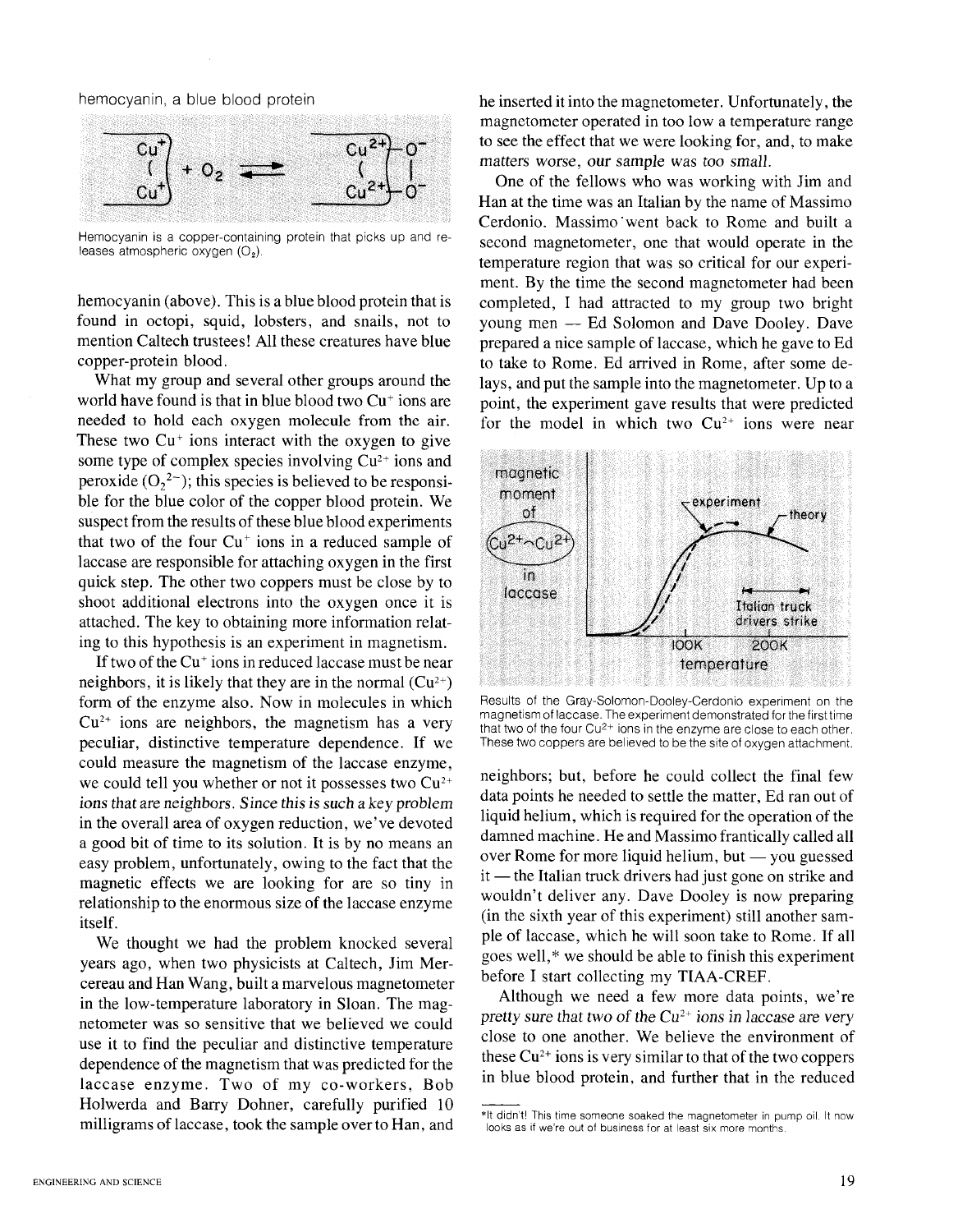

David Dooley, graduate student: He is now preparing still another<br>sample of laccase — in the sixth year of this experiment.

 $(Cu<sup>+</sup>)$  form, the pair provides a site on the enzyme surface for attachment of an oxygen molecule. We also know that the other two  $Cu^{2+}$  ions are differently structured, and are biding their time until they are needed for oxygen reduction. In a few words (and below), here's how the enzyme works: Four electrons enter laccase and reduce each of the four  $Cu^{2+}$  ions to  $Cu^{+}$ . At this point oxygen becomes attached to the two nearneighbor Cu+ ions, just as it does in blue blood protein. But the oxygen in laccase is not allowed to escape as it does in blue blood. As soon as it attaches, the two other  $Cu<sup>+</sup>$  ions fire two extra electrons (one each) into the oxygen, thereby reducing it to water. (This mechanism



The proposed pathway of the reduction of oxygen by laccase. After initial attachment of  $O<sub>2</sub>$  at the near-neighbor  $Cu<sup>+</sup>$  ions, electrons are delivered to the site rapidly from the other two Cu<sup>+</sup>'s, which produces two molecules of water  $(2H<sub>2</sub>O)$ .

 $-$  below  $-$  has influenced Gagné and Anson in their attempts to construct a catalytic oxygen electrode for fuel cells.)

Another line of research that should have an impact on the general problem of small-molecule conversion involves the use of light to generate new types of catalysts. This is a research area that George Hammond (former chairman of Caltech's division of chemistry and chemical engineering and currently at UC, Santa Cruz) and I have been exploring in collaboration with a and chemical engineering and currently at OC, Santa<br>Cruz) and I have been exploring in collaboration with a<br>number of scientists at JPL - Alan Rembaum, Ami Gupta, Willie Volksen, and others. Here's our idea. You make a new kind of catalyst by taking a rather inactive cluster of metal atoms and irradiating it with ultraviolet or, in some cases, visible light. You have to do a lot of fundamental work to find out what wavelength to use to split the metal-atom cluster into and a formula diffragment work to find out what<br>wavelength to use to split the metal-atom cluster into<br>fragments — if possible, all the way to fragments



The Gagn6-Anson-Taube-Tennent (or GATT) design of an electrode for the catalytic reduction of oxygen to water. One key component is the proposed active site, which features two near-neighbor metal (M) ions (as in the enzyme laccase). If such an electrode can be made to work as well as the enzyme, it could be used to fabricate an efficient fuel cell.

containing individual metal atoms. These single-atom fragments are terrific catalysts; they're fantastically active for the conversion of small molecules to bigger and better ones. But if we left the fragments alone, they would be so active the single atoms would recombine to give back the old inactive cluster of atoms. And so we not only have to generate the active fragments, but we have to trap them and keep them apart. We do this by attaching them to a polymer through chemical bonds. We call these new materials "photocatalysts," because they are generated using light, and we hope ultimately to make them as active as nature's enzyme catalysts are.

We've been successful in this work thus far. Alan, Ami, and Claude Frazier, a former Gray-Hammond student, showed a year ago that you could irradiate a "dicobalt" system (two cobalt atoms bound to eight